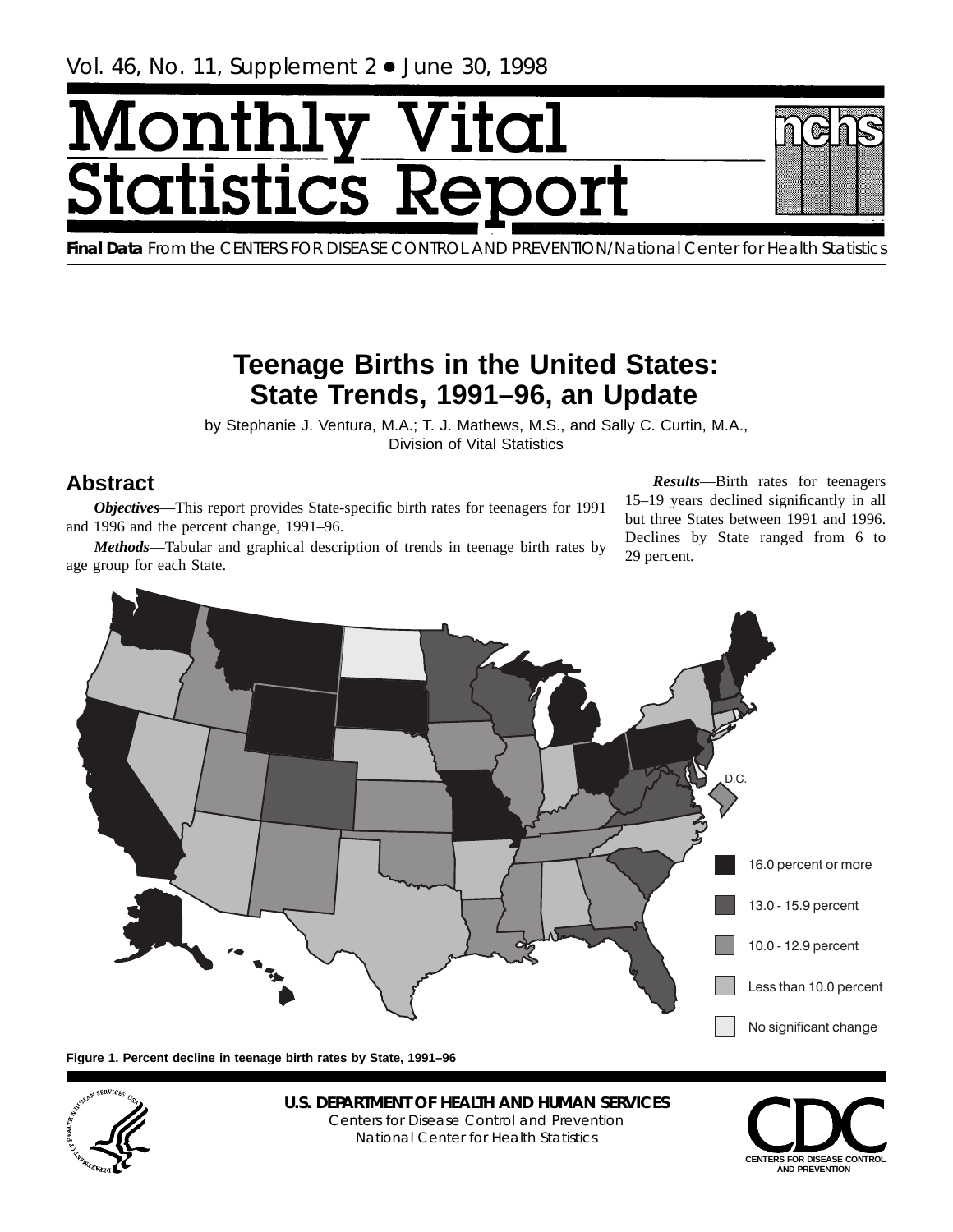## **Highlights**

The birth rate for teenagers continued to decline in 1996, and has now fallen by 12 percent to 54.4 births per 1,000 women aged 15–19 years, compared with 62.1 in 19[91 \(table 1\). T](#page-2-0)eenage birth rates by State vary substantially, from 28.6 (New Hampshire) to 102.1 (District of Columbia); the highest rate reported was 116.8 (Guam). As previously reported, differences in overall rates by State reflect differences in the teenage populations of the States by race and Hispanic origin (1,2). Birth rates for teenage subgroups 15–17 and 18–19 years also vary substantially by State. The rate for teenagers 15–17 years ranged from 15.1 (New Hampshire) to 79.0 (District of Columbia). Among teenagers 18–19 years, the birth rate by State ranged from 50.6 (Massachusetts) to 132.5 (District of Columbia); the rate for Guam was 191.5.

During the 1991–96 period, teenage birth rates fell in all States and the District of Columbia and the Virgin Islands. Declines were statistically significant in all but three States (Delaware, North Dakota, and Rhode Island). Declines ranged from 6 to 29 percent. Between 1991 and 1996, rates fell by 16.0 percent or more in 13 States; declines in four of these States exceeded 20.0 percent. Eleven States registered declines of 13.0 to 15.9 percent, and 12 States and the District of Columbia registered declines of 10.0 to 12.9 percent. Declines of less than 10 percent were found for 11 States [\(fig](#page-0-0)[ure 1\).](#page-0-0)

This summary updates a recently issued report, *Monthly Vital Statistics Report*, ''Teenage Births in the United

States: National and State Trends, 1990–96,'' providing State-specific birth rates for 1996, and supplements information provided in the *Monthly Vital Statistics Report*, ''Report of Final Natality Statistics, 1996,'' published concurrent with this summary  $(1,2)$ .

### **References**

- 1. Ventura SJ, Martin JA, Curtin SC, Mathews TJ. Report of final natality statistics, 1996. Monthly vital statistics report; vol 46 no 11, supp. Hyattsville, Maryland: National Center for Health Statistics. 1998.
- 2. Ventura SJ, Curtin SC, Mathews TJ. Teenage births in the United States: National and State trends, 1990–96. National vital statistics system. Hyattsville, Maryland: National Center for Health Statistics. 1998.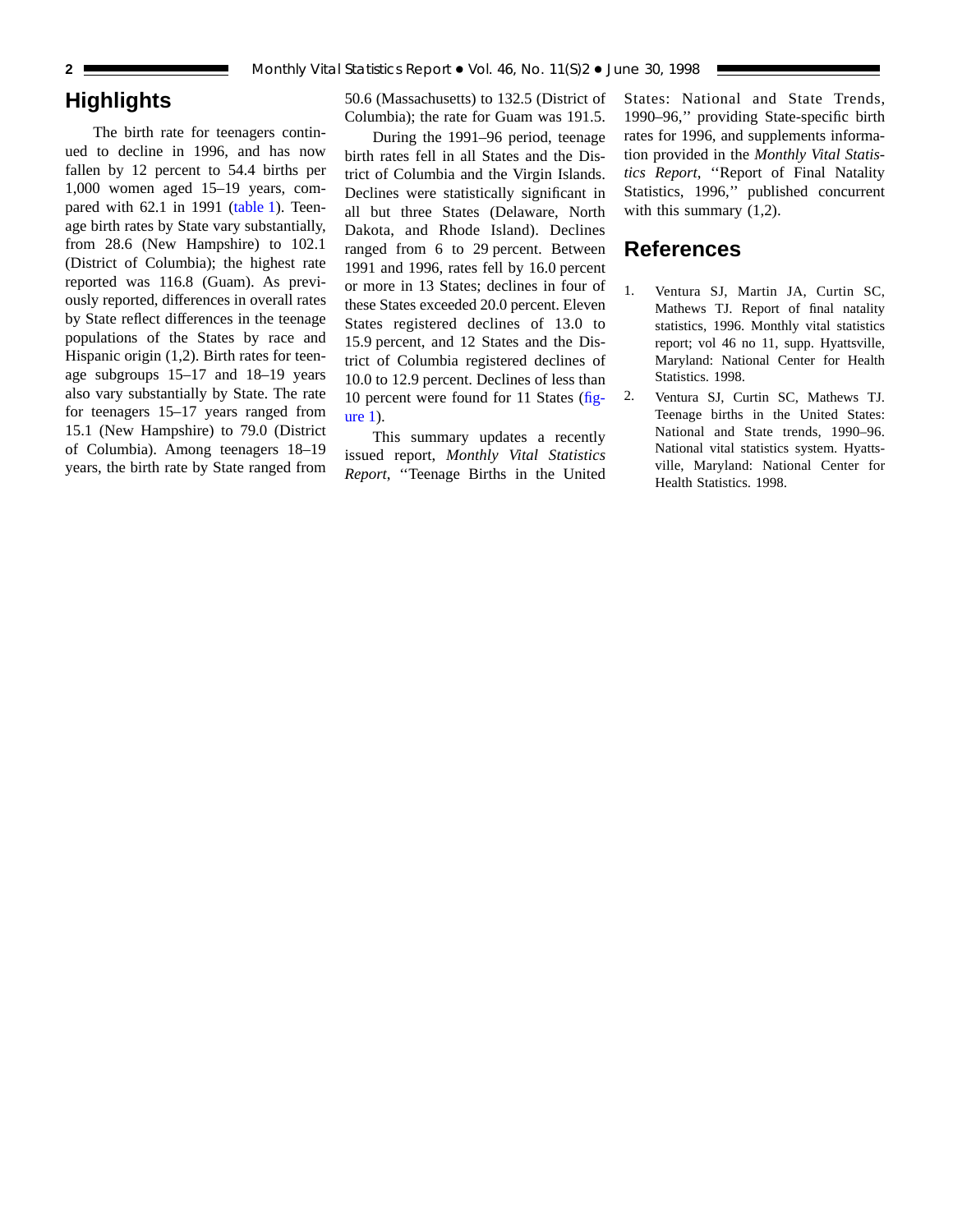<span id="page-2-0"></span>**Table 1. Birth rates for teenagers aged 15–19 years, by age group and State, and percent change for 15–19 year-olds: United States, 1991 and 1996**

|                                                                            | 1991      |           |           | 1996      |           |           | Percent<br>change<br>1991-96 |
|----------------------------------------------------------------------------|-----------|-----------|-----------|-----------|-----------|-----------|------------------------------|
|                                                                            | $15 - 19$ | $15 - 17$ | $18 - 19$ | $15 - 19$ | $15 - 17$ | $18 - 19$ | $15 - 19$                    |
| State                                                                      | years     | years     | years     | years     | years     | years     | years                        |
| United States <sup>1</sup> .                                               | 62.1      | 38.7      | 94.4      | 54.4      | 33.8      | 86.0      | $-12.4$                      |
| Alabama                                                                    | 73.9      | 47.7      | 109.5     | 69.2      | 45.3      | 104.1     | $-6.4$                       |
|                                                                            | 65.4      | 35.3      | 111.7     | 46.4      | 26.5      | 75.2      | $-29.1$                      |
|                                                                            | 80.7      | 51.4      | 122.6     | 73.9      | 48.9      | 110.7     | $-8.4$                       |
| Arkansas                                                                   | 79.8      | 49.4      | 122.8     | 75.4      | 44.9      | 121.7     | $-5.5$                       |
| California                                                                 | 74.7      | 46.9      | 113.6     | 62.6      | 39.2      | 99.1      | $-16.2$                      |
| Colorado                                                                   | 58.2      | 35.3      | 91.4      | 49.5      | 30.2      | 79.7      | $-14.9$                      |
| Connecticut                                                                | 40.4      | 26.3      | 59.4      | 37.4      | 24.4      | 58.3      | $-7.4$                       |
| Delaware                                                                   | 61.1      | 40.3      | 87.1      | 56.9      | 41.0      | 79.9      | $-6.9**$                     |
| District of Columbia                                                       | 114.4     | 102.8     | 125.5     | 102.1     | 79.0      | 132.5     | $-10.8$                      |
|                                                                            | 68.8      | 44.0      | 102.9     | 58.9      | 36.7      | 94.1      | $-14.4$                      |
| Georgia                                                                    | 76.3      | 50.6      | 110.9     | 68.2      | 45.4      | 103.3     | $-10.6$                      |
|                                                                            | 58.7      | 34.7      | 91.5      | 48.1      | 28.0      | 76.2      | $-18.1$                      |
| Idaho                                                                      | 53.9      | 29.3      | 90.8      | 47.2      | 26.5      | 77.7      | $-12.4$                      |
|                                                                            | 64.8      | 40.6      | 99.1      | 57.1      | 36.1      | 90.9      | $-11.9$                      |
| Indiana                                                                    | 60.5      | 35.2      | 95.2      | 56.1      | 32.9      | 91.4      | $-7.3$                       |
| $lowa.$                                                                    | 42.6      | 22.8      | 71.5      | 37.8      | 21.4      | 63.6      | $-11.3$                      |
| Kansas                                                                     | 55.4      | 29.4      | 94.1      | 49.6      | 27.8      | 84.2      | $-10.5$                      |
| Kentucky                                                                   | 68.9      | 42.6      | 105.5     | 61.5      | 36.9      | 97.9      | $-10.7$                      |
| Louisiana                                                                  | 76.1      | 51.1      | 111.4     | 66.7      | 42.9      | 102.3     | $-12.4$                      |
|                                                                            | 43.5      | 23.8      | 70.1      | 31.4      | 16.8      | 54.5      | $-27.8$                      |
| Maryland $\ldots \ldots \ldots \ldots \ldots$                              | 54.3      | 35.2      | 79.8      | 46.1      | 29.6      | 72.3      | $-15.1$                      |
| Massachusetts                                                              | 37.8      | 25.2      | 52.9      | 32.2      | 19.9      | 50.6      | $-14.8$                      |
| Michigan                                                                   | 59.0      | 35.5      | 91.1      | 46.5      | 28.2      | 75.5      | $-21.2$                      |
|                                                                            | 37.3      | 20.7      | 61.4      | 32.1      | 18.5      | 54.2      | $-13.9$                      |
| Mississippi                                                                | 85.6      | 60.1      | 120.4     | 75.5      | 52.1      | 110.5     | $-11.8$                      |
|                                                                            | 64.5      | 38.7      | 100.7     | 53.7      | 31.0      | 89.7      | $-16.7$                      |
| Montana                                                                    | 46.7      | 23.6      | 83.0      | 38.6      | 21.2      | 65.8      | $-17.3$                      |
| Nebraska                                                                   | 42.4      | 23.6      | 69.2      | 38.7      | 22.2      | 63.7      | $-8.7$                       |
| $N$ evada                                                                  | 75.3      | 43.9      | 119.1     | 69.6      | 42.1      | 113.5     | $-7.6$                       |
| New Hampshire                                                              | 33.3      | 17.1      | 53.8      | 28.6      | 15.1      | 50.9      | $-14.1$                      |
| New Jersey $\ldots \ldots \ldots \ldots \ldots$                            | 41.6      | 26.3      | 62.9      | 35.4      | 22.9      | 55.3      | $-14.9$                      |
| New Mexico                                                                 | 79.8      | 50.0      | 124.4     | 70.9      | 45.8      | 110.7     | $-11.2$                      |
| New York                                                                   | 46.0      | 29.1      | 69.0      | 41.8      | 25.6      | 66.4      | $-9.1$                       |
| North Carolina.                                                            | 70.5      | 46.2      | 101.7     | 63.5      | 40.8      | 97.5      | $-9.9$                       |
| North Dakota                                                               | 35.6      | 18.1      | 62.4      | 32.3      | 16.1      | 58.1      | $-9.3**$                     |
|                                                                            | 60.5      | 36.2      | 93.8      | 50.4      | 29.5      | 82.6      | $-16.7$                      |
| Oklahoma                                                                   | 72.1      | 41.7      | 115.6     | 63.4      | 37.2      | 104.7     | $-12.1$                      |
| $O$ regon $\ldots$ $\ldots$ $\ldots$ $\ldots$ $\ldots$ $\ldots$ $\ldots$ . | 54.9      | 31.3      | 90.7      | 50.8      | 29.4      | 84.7      | $-7.5$                       |
|                                                                            | 46.9      | 29.2      | 70.5      | 39.3      | 24.5      | 62.5      | $-16.2$                      |
| Pennsylvania<br>Rhode Island                                               | 45.4      | 30.1      | 63.6      | 42.5      | 27.3      | 65.7      | $-6.4***$                    |
| South Carolina                                                             | 72.9      | 48.0      | 105.4     | 62.9      | 41.3      | 94.2      | $-13.7$                      |
|                                                                            | 47.5      | 26.3      | 79.2      | 39.5      | 22.4      | 66.0      | $-16.8$                      |
| South Dakota                                                               | 75.2      | 47.8      | 112.1     | 66.1      | 40.2      | 105.8     | $-12.1$                      |
| Tennessee                                                                  | 78.9      | 50.4      | 119.3     | 73.5      | 48.8      | 111.3     | $-6.8$                       |
|                                                                            | 48.2      | 27.0      | 79.8      | 42.8      | 24.3      | 68.6      | $-11.2$                      |
|                                                                            |           |           |           |           |           |           |                              |
| $Vermont. \ldots \ldots \ldots \ldots \ldots$                              | 39.2      | 21.3      | 62.0      | 30.1      | 15.2      | 54.1      | $-23.2$                      |
| Virginia                                                                   | 53.5      | 31.8      | 81.2      | 45.5      | 27.7      | 71.6      | $-15.0$                      |
| Washington                                                                 | 53.7      | 31.0      | 86.5      | 45.0      | 26.1      | 74.5      | $-16.2$                      |
| West Virginia                                                              | 57.8      | 32.4      | 93.2      | 50.3      | 28.7      | 81.9      | $-13.0$                      |
| Wisconsin                                                                  | 43.7      | 24.8      | 71.2      | 36.8      | 21.7      | 60.7      | $-15.8$                      |
| Wyoming $\ldots \ldots \ldots \ldots \ldots$                               | 54.2      | 26.4      | 98.6      | 44.0      | 24.9      | 74.9      | $-18.8$                      |
| Puerto Rico                                                                | 72.4      | 50.8      | 105.9     | 74.8      | 55.6      | 102.7     | 3.3                          |
| Virgin Islands                                                             | 77.9      | 48.6      | 124.0     | 54.9      | 35.0      | 84.9      | $-29.5$                      |
|                                                                            | 95.7      | 55.0      | 156.1     | 116.8     | 69.5      | 191.5     | 22.0                         |
|                                                                            |           |           |           |           |           |           |                              |

\*\* Not significant at  $p < 0.05$ .<br><sup>1</sup>Excludes data for Puerto Rico, Virgin Islands, and Guam.

NOTE: Birth rates by State shown in this table are based on population estimates provided by the U.S. Bureau of the Census and, therefore, the rates shown here may differ from rates computed<br>on the basis of other populatio